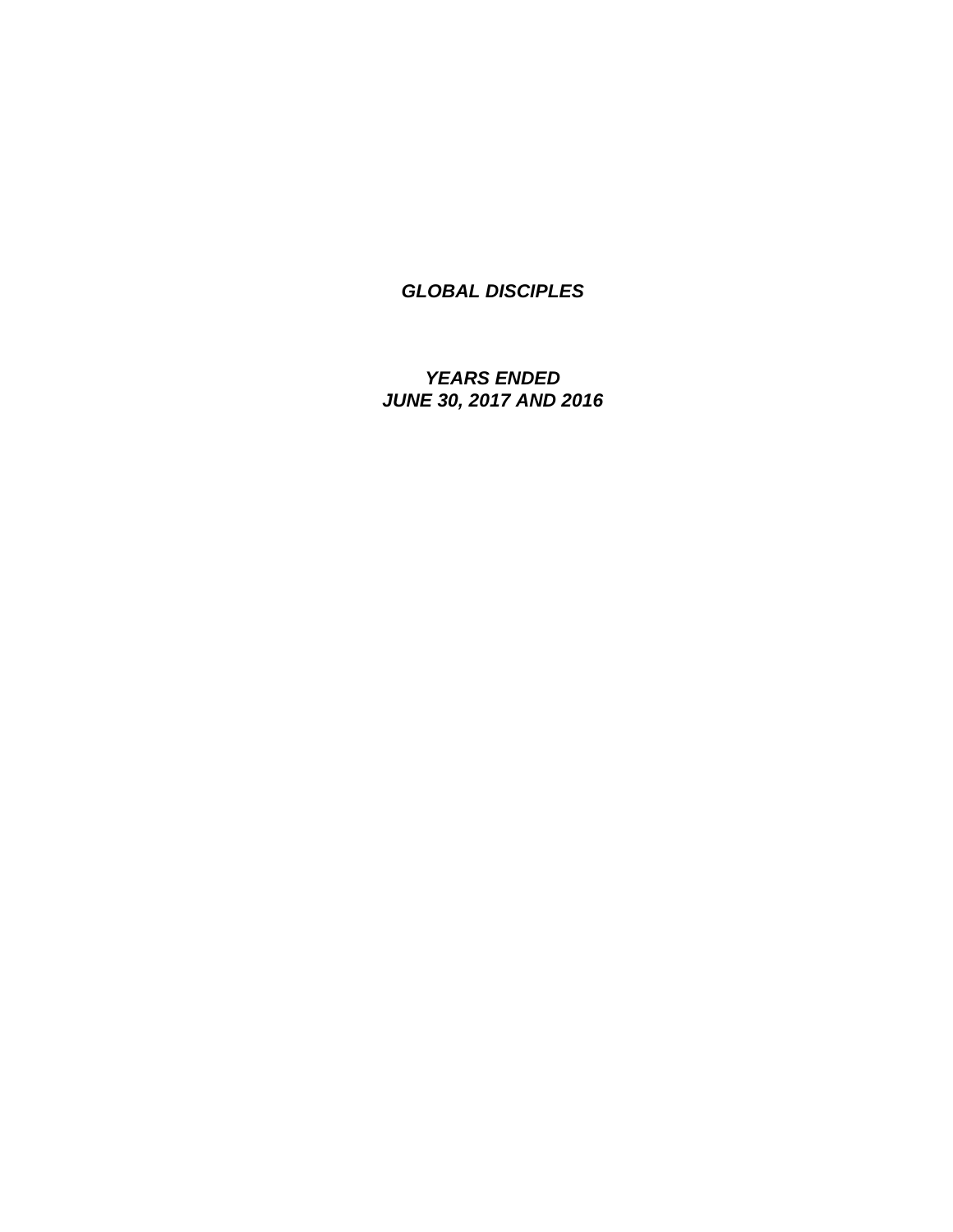

A Professional Corporation

Independent Auditors' Report

Board of Directors Global Disciples Lancaster, Pennsylvania

### **Report on the Financial Statements**

We have audited the accompanying financial statements of Global Disciples (a nonprofit Organization), which comprise the statements of financial position as of June 30, 2017 and 2016, and the related statements of activities and cash flows for the years then ended and the related notes to the financial statements.

#### **Management's Responsibility for the Financial Statements**

Management is responsible for the preparation and fair presentation of these financial statements in accordance with accounting principles generally accepted in the United States of America; this includes the design, implementation and maintenance of internal control relevant to the preparation and fair presentation of financial statements that are free from material misstatement whether due to fraud or error.

#### **Auditors' Responsibility**

Our responsibility is to express an opinion on these financial statements based on our audits. We conducted our audits in accordance with auditing standards generally accepted in the United States of America. Those standards require that we plan and perform the audit to obtain reasonable assurance about whether the financial statements are free from material misstatement.

An audit involves performing procedures to obtain audit evidence about the amounts and disclosures in the financial statements. The procedures selected depend on the auditors' judgment, including the assessment of the risks of material misstatement of the financial statements, whether due to fraud or error. In making those risk assessments, the auditors consider internal control relevant to the Organization's preparation and fair presentation of the financial statements in order to design audit procedures that are appropriate in the circumstances, but not for the purpose of expressing an opinion on the effectiveness of the Organization's internal control. Accordingly, we express no such opinion. An audit also includes evaluating the appropriateness of accounting policies used and the reasonableness of significant accounting estimates made by management, as well as evaluating the overall presentation of the financial statements.

We believe that the audit evidence we have obtained is sufficient and appropriate to provide a basis for our audit opinion.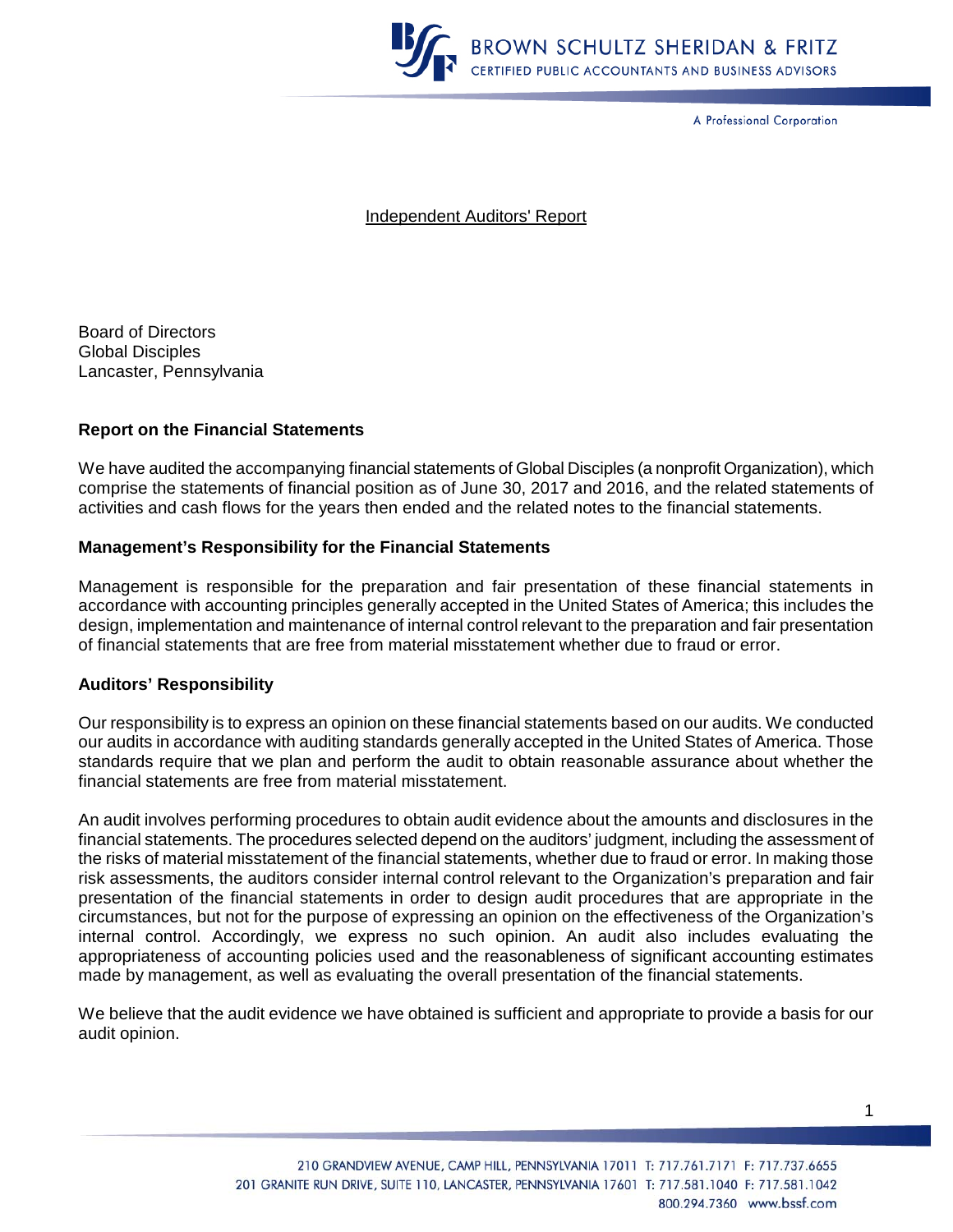## **Opinion**

In our opinion, the financial statements referred to above present fairly, in all material respects, the financial position of Global Disciples as of June 30, 2017 and 2016, and the changes in its net assets and its cash flows for the years then ended in accordance with accounting principles generally accepted in the United States of America.

Brown Schultz Skiden's Fitz

Lancaster, Pennsylvania January 15, 2018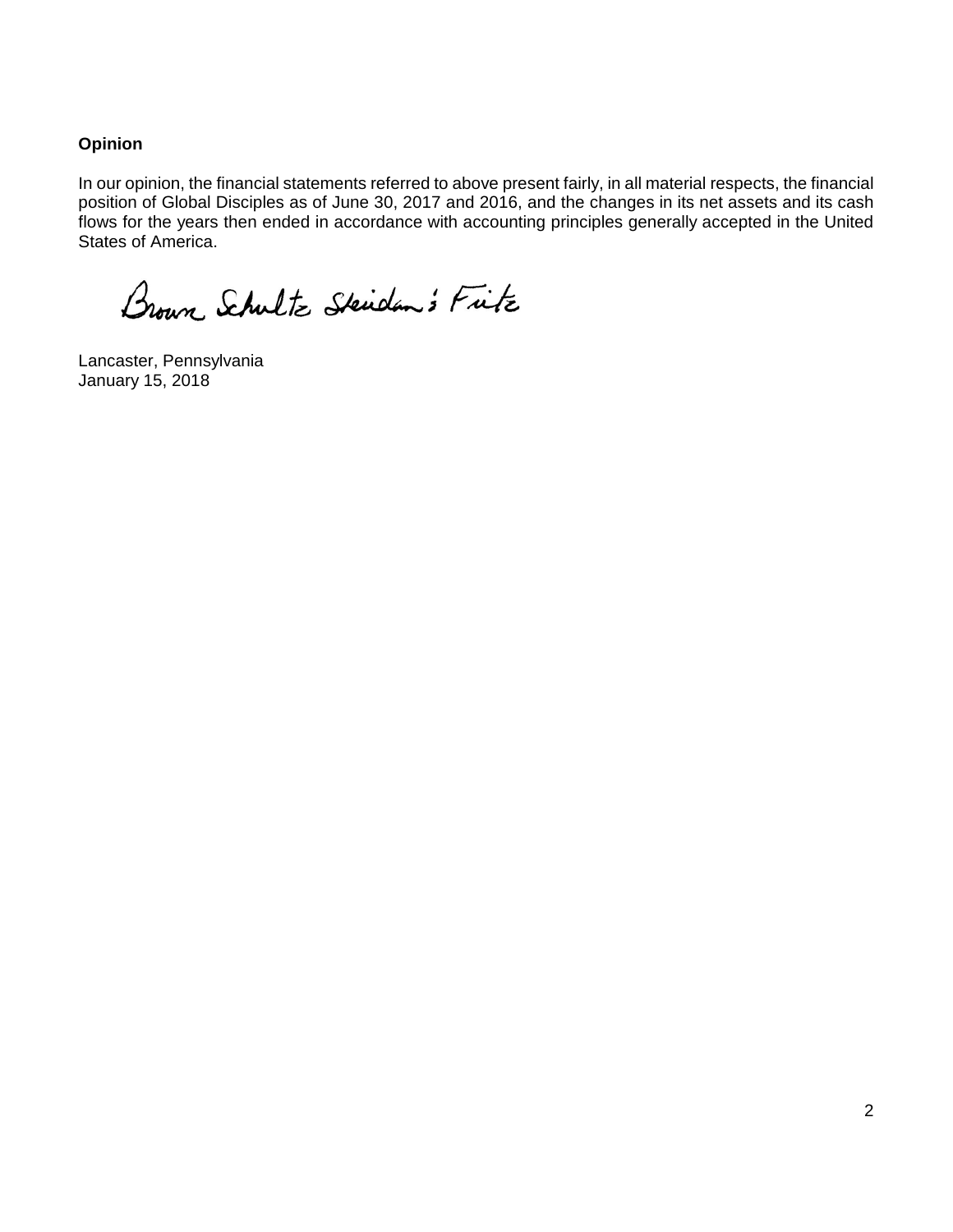## STATEMENTS OF FINANCIAL POSITION – JUNE 30, 2017 AND 2016

## ASSETS

|                                                           | 2017 |           | 2016          |  |
|-----------------------------------------------------------|------|-----------|---------------|--|
| Cash                                                      | \$   | 609,036   | \$585,024     |  |
| Receivables:                                              |      |           |               |  |
| Contributions                                             |      | 107,993   | 114,151       |  |
| Promise to give, current portion                          |      | 33,344    | 54,038        |  |
| Other                                                     |      | 5,230     |               |  |
| Investments                                               |      | 157,433   |               |  |
| Prepaid expenses                                          |      | 5,179     | 1,320         |  |
|                                                           |      |           |               |  |
|                                                           |      | 918,215   | 754,533       |  |
|                                                           |      |           |               |  |
| Equipment                                                 |      | 90,399    | 90,399        |  |
| Leasehold improvements                                    |      | 84,837    | 84,837        |  |
|                                                           |      |           |               |  |
|                                                           |      | 175,236   | 175,236       |  |
| Less accumulated depreciation                             |      | 131,786   | 108,800       |  |
|                                                           |      |           |               |  |
|                                                           |      | 43,450    | 66,436        |  |
|                                                           |      |           |               |  |
| Cash restricted for retirement of international employees |      | 73,391    | 43,123        |  |
| Promise to give, net of current portion                   |      |           | 29,426        |  |
| Security deposit                                          |      | 799       | 799           |  |
|                                                           |      | 74,190    | 73,348        |  |
|                                                           |      |           |               |  |
| <b>Total assets</b>                                       | \$   | 1,035,855 | \$<br>894,317 |  |

See notes to financial statements.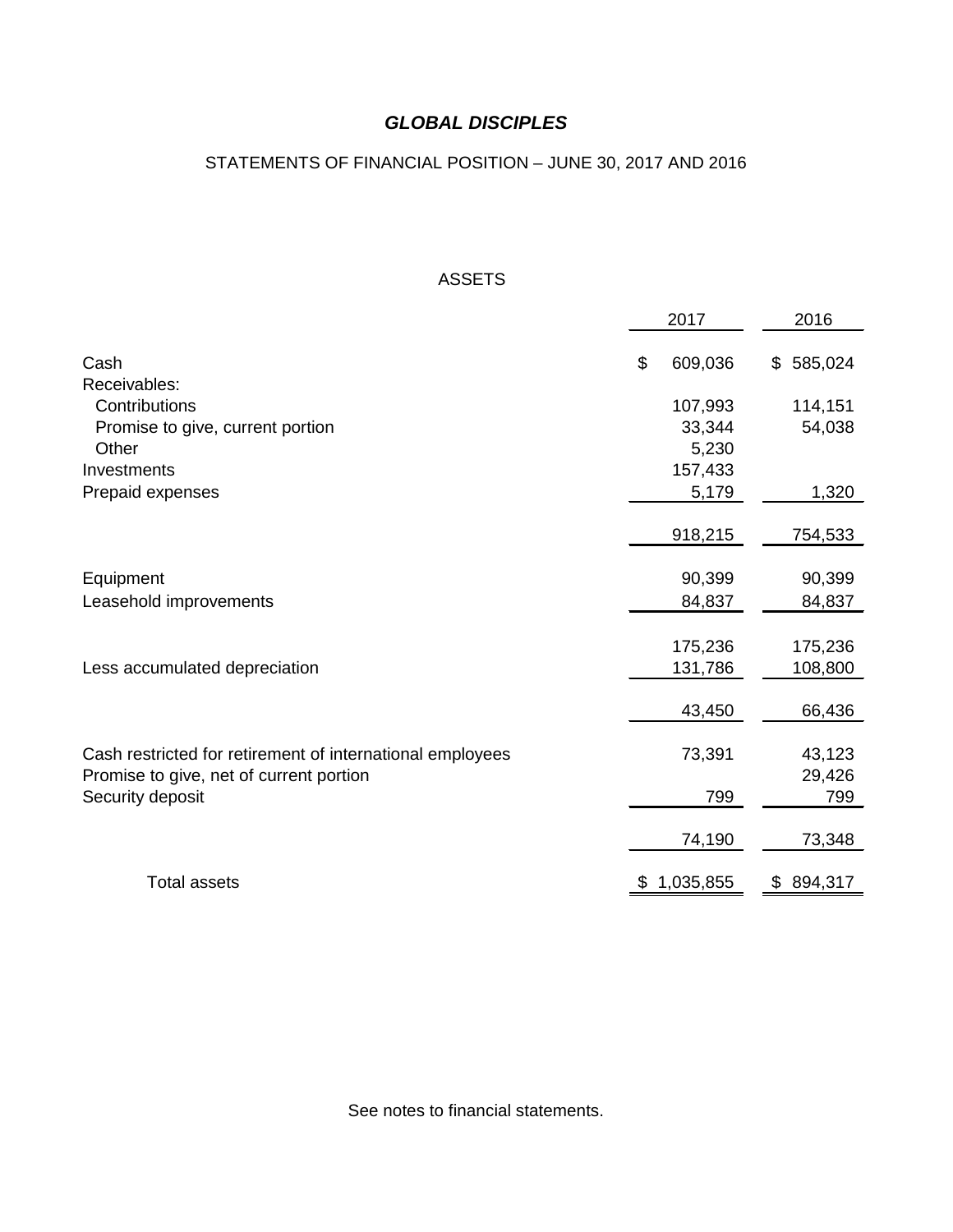## LIABILITIES AND NET ASSETS

|                                         | 2017 |           | 2016          |  |
|-----------------------------------------|------|-----------|---------------|--|
| Liabilities:                            |      |           |               |  |
| Accounts payable                        | \$   | 51,949    | \$<br>29,980  |  |
| Due to related party                    |      | 1,800     | 1,800         |  |
| Accrued expenses                        |      | 166,978   | 103,202       |  |
| <b>Total liabilities</b>                |      | 220,727   | 134,982       |  |
|                                         |      |           |               |  |
| Net assets:<br>Unrestricted:            |      |           |               |  |
| Undesignated<br>Designated grant funds: |      | 567,835   | 543,454       |  |
| <b>GDT Alliance Fund</b>                |      | 24,201    | 95,405        |  |
| Leadership Fund                         |      |           | 291           |  |
| <b>Generosity Fund</b>                  |      | 33,812    | 36,721        |  |
|                                         |      |           |               |  |
|                                         |      | 625,848   | 675,871       |  |
| <b>Temporarily restricted</b>           |      | 189,280   | 83,464        |  |
| Total net assets                        |      | 815,128   | 759,335       |  |
| Total liabilities and net assets        |      | 1,035,855 | \$<br>894,317 |  |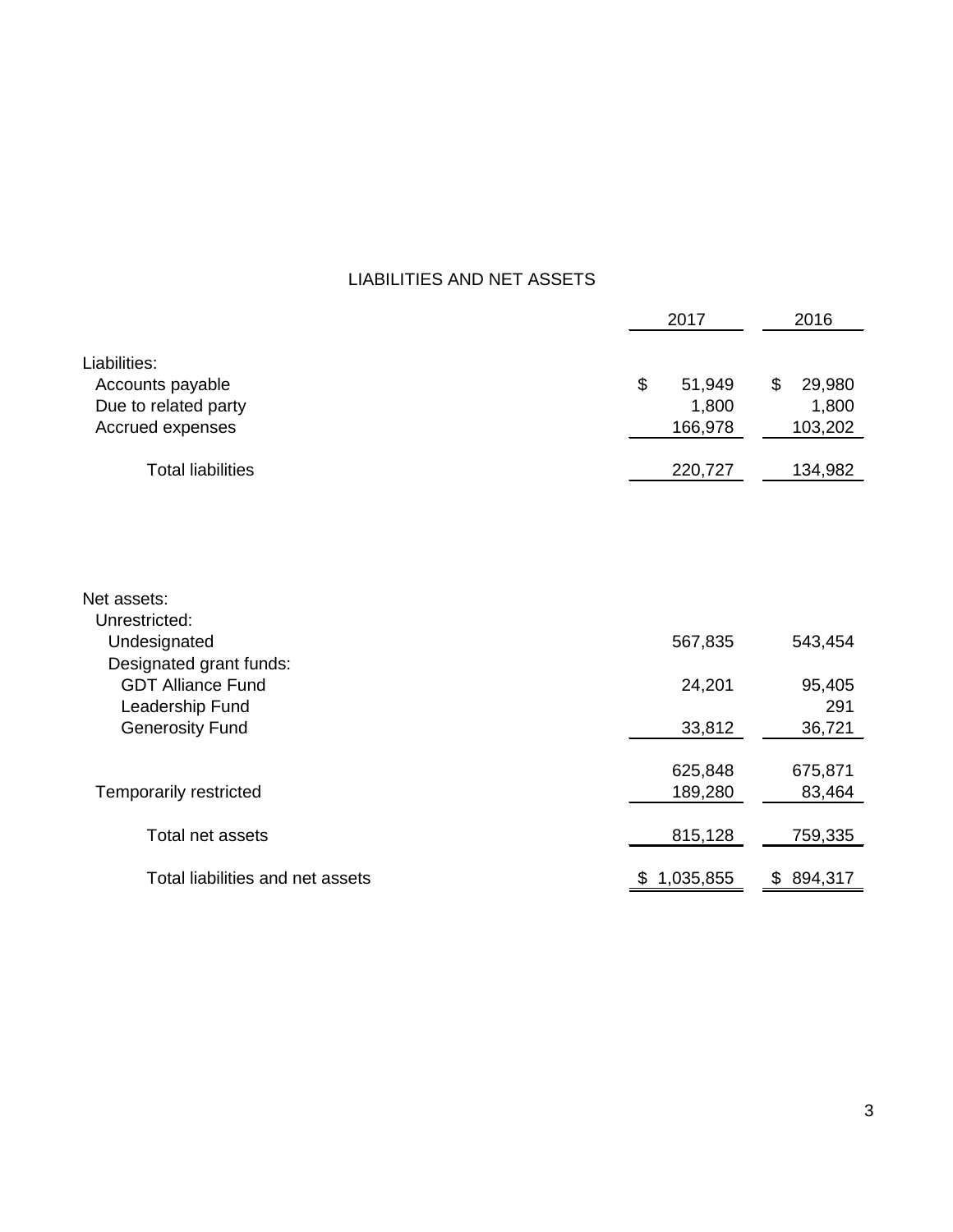## STATEMENTS OF ACTIVITIES

# YEARS ENDED JUNE 30, 2017 AND 2016

|                                              | 2017         | 2016         |
|----------------------------------------------|--------------|--------------|
| Changes in unrestricted net assets:          |              |              |
| Revenue and other support:                   |              |              |
| Contributions:                               |              |              |
| Grants                                       | \$<br>76,850 | \$<br>83,661 |
| Other                                        | 3,297,364    | 3,085,650    |
| Honorariums                                  | 3,150        | 2,361        |
| Investment income                            | 1,737        | 222          |
| Special events                               | 760          | 145          |
|                                              |              |              |
| Total revenue and other support              | 3,379,861    | 3,172,039    |
|                                              |              |              |
| Net assets released from restrictions        | 825,431      | 766,189      |
| Total unrestricted revenue and other support | 4,205,292    | 3,938,228    |
|                                              |              |              |
| Expenses:                                    |              |              |
| Program expenses:                            |              |              |
| Training and education                       | 3,212,205    | 2,045,003    |
| Network development                          | 300,824      | 963,242      |
| Total program expenses                       | 3,513,029    | 3,008,245    |
|                                              |              |              |
| Supporting services:                         |              |              |
| General and administrative                   | 409,861      | 327,517      |
| Fundraising                                  | 332,425      | 372,181      |
|                                              |              |              |
| Total supporting expenses                    | 742,286      | 699,698      |
| <b>Total expenses</b>                        | 4,255,315    | 3,707,943    |
|                                              |              |              |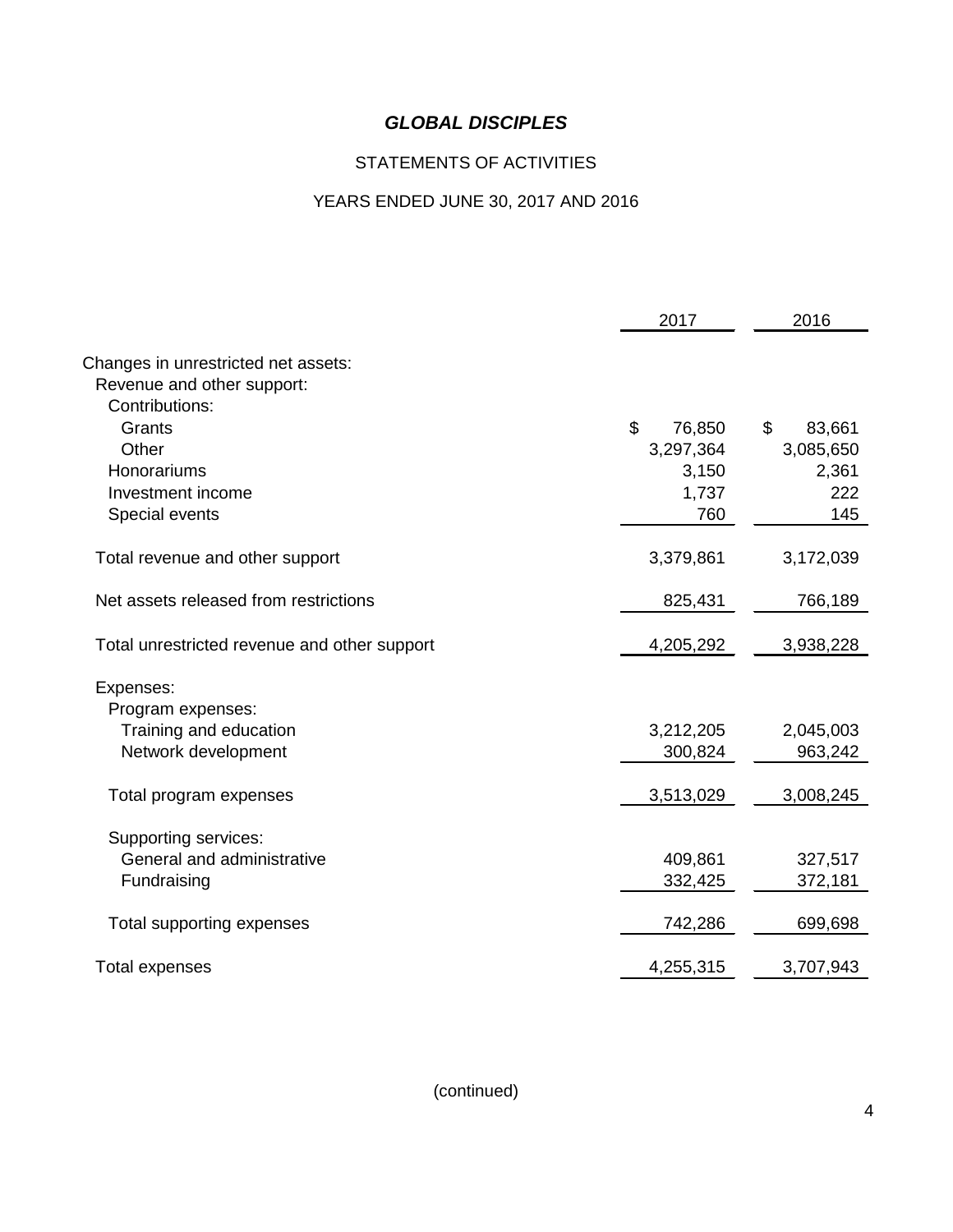## STATEMENTS OF ACTIVITIES (CONTINUED

## YEARS ENDED JUNE 30, 2017 AND 2016

|                                               | 2017            | 2016          |
|-----------------------------------------------|-----------------|---------------|
| Change in unrestricted net assets             | \$<br>(50, 023) | 230,285<br>\$ |
| Changes in temporarily restricted net assets: |                 |               |
| Contributions:                                |                 |               |
| <b>GDT Alliance</b>                           | 233,285         | 148,995       |
| Micro-Business Development                    | 62,347          | 44,191        |
| Leadership Development                        | 116,866         | 66,801        |
| Staff support                                 | 362,813         | 413,220       |
| Legacy Funds                                  | 155,936         |               |
| Net assets released from restrictions         | (825, 431)      | (766,189)     |
| Change in temporarily restricted net assets   | 105,816         | (92,982)      |
| Change in net assets                          | 55,793          | 137,303       |
| Net assets:                                   |                 |               |
| Beginning of year                             | 759,335         | 622,032       |
| End of year                                   | 815,128         | 759,335<br>Ъ  |

See notes to financial statements.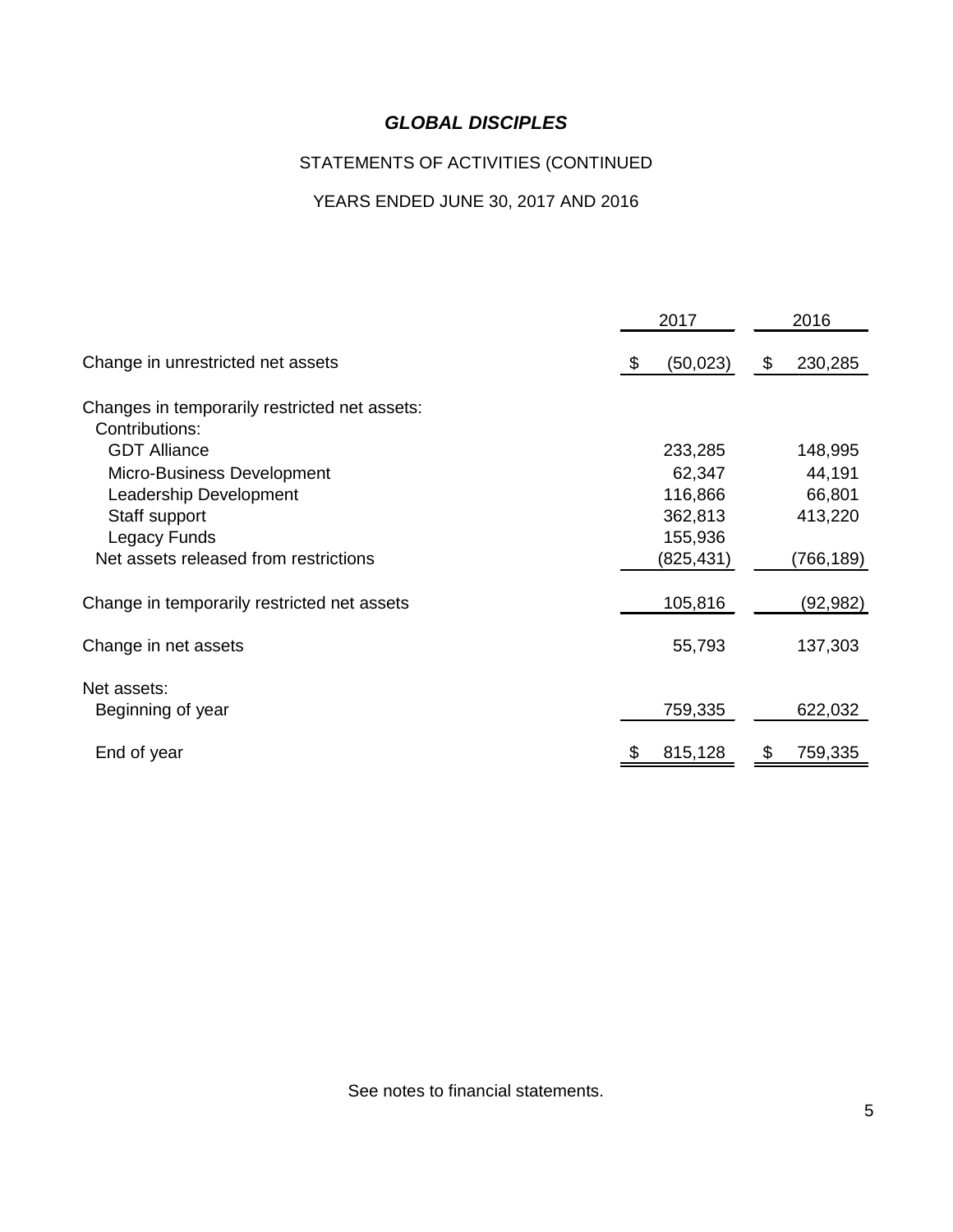## STATEMENTS OF CASH FLOWS

# YEARS ENDED JUNE 30, 2017 AND 2016

| 2017                                                                   | 2016      |
|------------------------------------------------------------------------|-----------|
| Cash flows from operating activities:                                  |           |
| Change in net assets<br>\$<br>55,793                                   | \$137,303 |
| Adjustments:                                                           |           |
| Depreciation<br>22,986                                                 | 15,983    |
| Unrealized gain on investments<br>(1, 497)                             |           |
| In-kind contribution received for furniture and equipment              | (3, 175)  |
| Change in:                                                             |           |
| Receivables:                                                           |           |
| Contributions<br>6,158                                                 | 88,903    |
| 50,120<br>Promise to give                                              | 75,854    |
| Other<br>(5,230)                                                       |           |
| (3,859)<br>Prepaid expenses                                            | 710       |
| (30, 268)<br>Cash restricted for retirement of international employees | 3,572     |
| 21,969<br>Accounts payable                                             | 19,898    |
| Accrued expenses<br>63,776                                             | (4,657)   |
|                                                                        |           |
| 124,155<br>Total adjustments                                           | 197,088   |
| Net cash provided by operating activities<br>179,948                   | 334,391   |
| Cash flows from investing activities:                                  |           |
| Purchase of equipment                                                  | (28, 107) |
| Purchase of investments<br>(155,936)                                   |           |
|                                                                        |           |
| (155, 936)<br>Net cash used in investing activities                    | (28, 107) |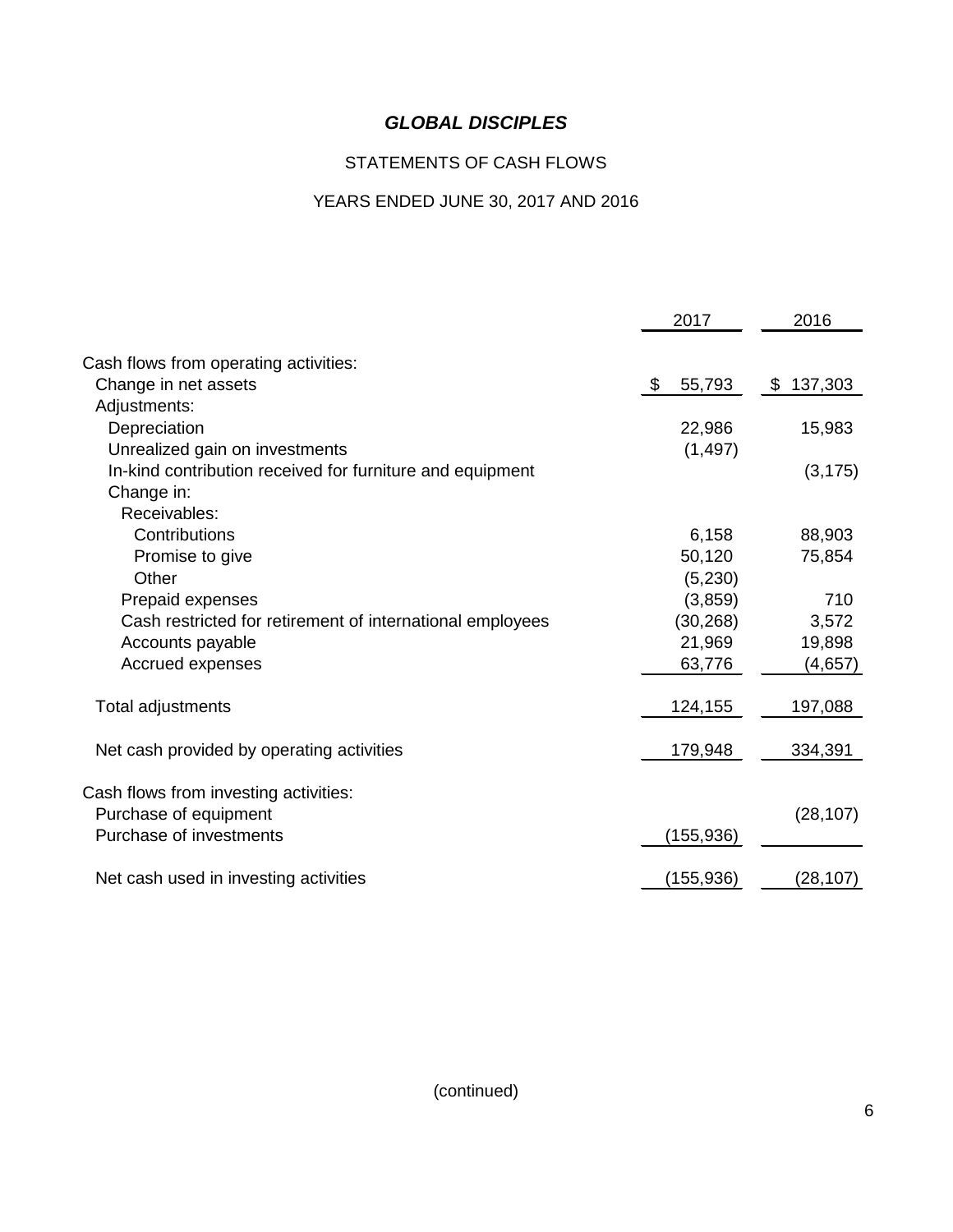## STATEMENTS OF CASH FLOWS (CONTINUED)

## YEARS ENDED JUNE 30, 2017 AND 2016

|                                                                                                                                |     | 2017    | 2016          |
|--------------------------------------------------------------------------------------------------------------------------------|-----|---------|---------------|
| Net increase in cash                                                                                                           | \$  | 24,012  | \$<br>306,284 |
| Cash:<br><b>Beginning</b>                                                                                                      |     | 585,024 | 278,740       |
| Ending                                                                                                                         | SS. | 609,036 | \$<br>585,024 |
| Supplemental disclosure of cash flow information:<br>Cash paid during the year for interest,<br>which is also interest expense | \$  | 383     | \$<br>3,186   |
| Noncash investing transactions:<br>In-kind contributions of property and equipment                                             |     |         | \$<br>3,175   |

See notes to financial statements.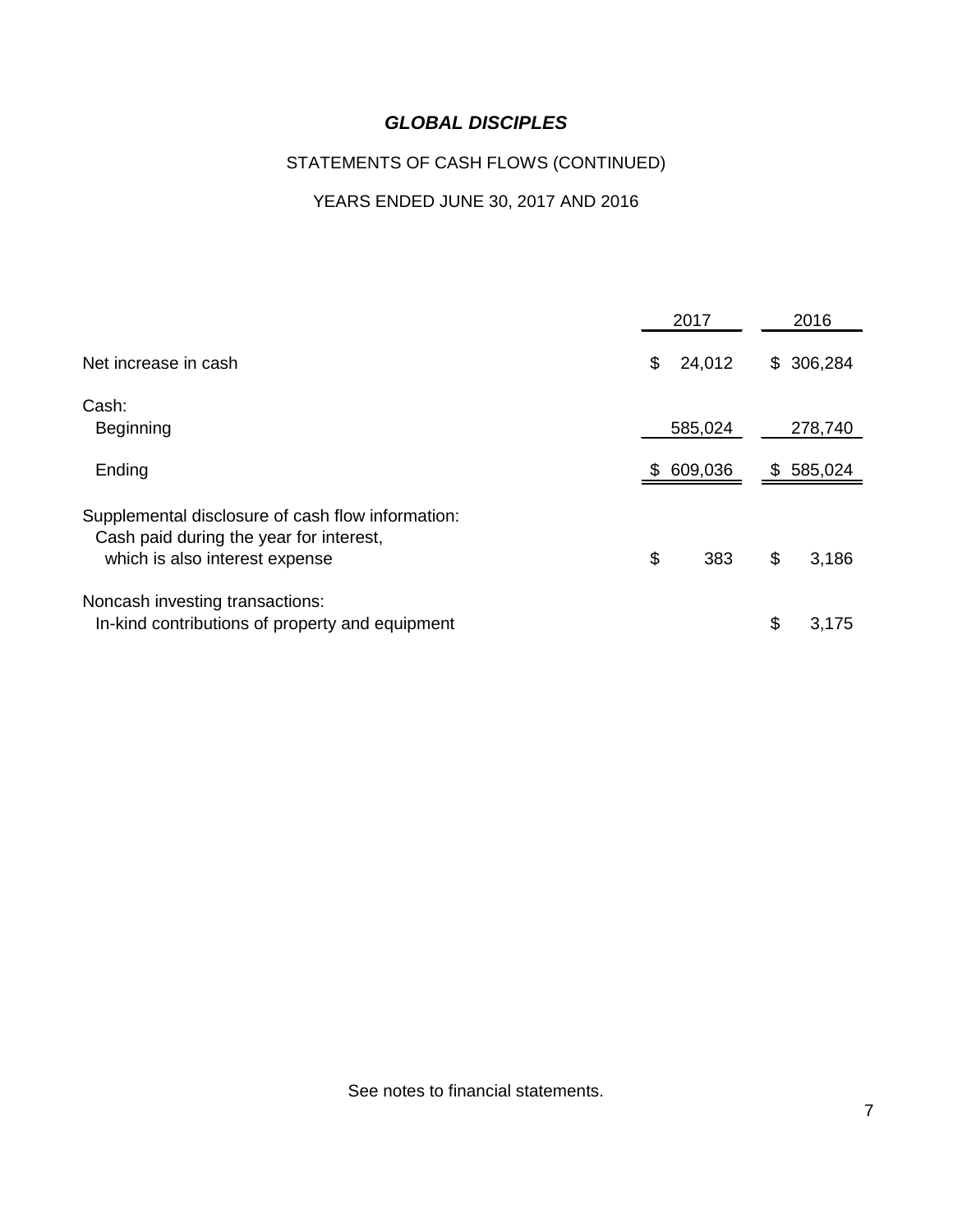### NOTES TO FINANCIAL STATEMENTS

### YEARS ENDED JUNE 30, 2017 AND 2016

#### **1. Description of the Organization and activities:**

*Description of the Organization:*

- Global Disciples (the Organization) is incorporated under the Pennsylvania Nonprofit Corporation Law. Global Disciples receives support primarily from individuals and other not-for-profit organizations with a similar focus (the Alliance).
- The board approved merging the operations of Global Disciples Foundation (the Foundation), a related entity, with the Organization effective January 1, 2017. The Foundation remains a separate organization with its own governing body, but the Foundation's operations are inactive as a result of the merger, and all employees of the Foundation are now considered employees of the Organization.

#### *Activities:*

- Training and education Global Disciples links with other like-minded organizations to provide various formal and non-formal training and educational options, which equip individuals and groups with the understanding and skills necessary to relate and communicate cross-culturally, to study or work internationally or to live responsibly as global citizens.
- The 10% Funds of Global Disciples (the 10% Funds) Global Disciples has made a commitment, through these funds, to give at least 10% of all unrestricted general contributions received by Global Disciples to other organizations that have a similar focus to one of the three areas that Global Disciples has identified as priority globally: cross-cultural training, micro-business development in least advantaged areas and leadership development. The two funds discussed below receive a percentage of the 10% Funds:
	- The *Alliance Fund* is the vehicle for receiving and dispersing the 10% Funds from general contributions applied toward the cross-cultural training activities of Global Disciples. Through June 30, 2017, substantially all recipients of these Grant Funds related to the GDT Alliance. All member programs of the GDT Alliance contribute 2% or more of their program budget to this fund as well. The balance of the funding of this program comes from the general fund of Global Disciples and donor restricted contributions. The funds are used as seed funds to help launch new cross-cultural training programs, for micro-business development and for program leadership development, travel and mentoring.
	- The *Generosity Fund* receives a small portion of the 10% Funds which are made available for new initiatives, special projects or immediate urgent needs of organizations and individuals closely affiliated with the Alliance.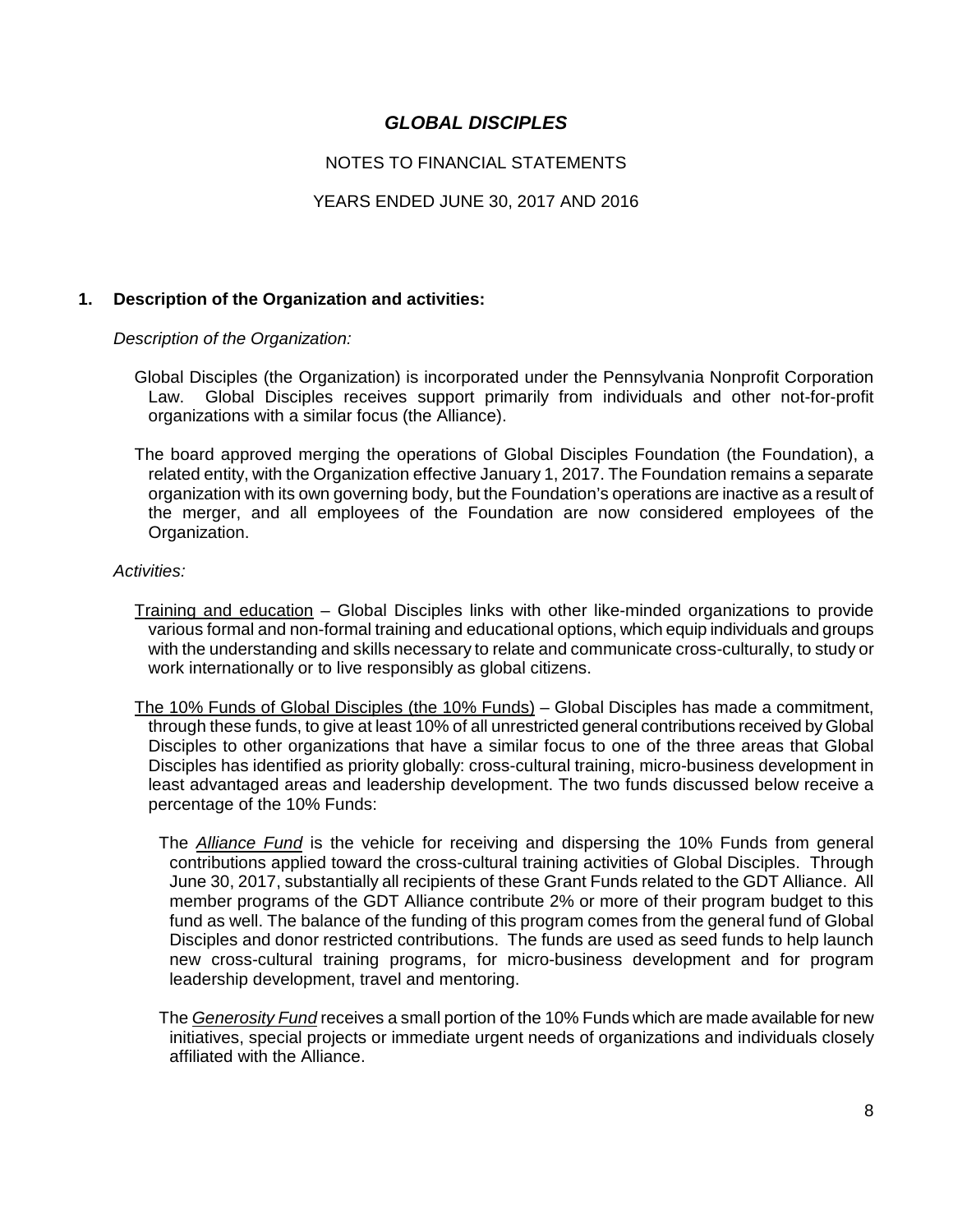### NOTES TO FINANCIAL STATEMENTS (CONTINUED)

### YEARS ENDED JUNE 30, 2017 AND 2016

### **2. Summary of significant accounting policies:**

#### *Basis of accounting:*

The financial statements of the Organization have been prepared on the accrual basis of accounting and, accordingly, reflect all significant receivables, payables and other liabilities.

#### *Basis of presentation:*

Financial statement presentation follows the requirements of the Financial Accounting Standards Board (FASB) as codified in FASB Accounting Standards Codification (ASC) 958, *Not-for-Profit Entities*. Under ASC 958, the Organization is required to report information regarding its financial position and activities in up to three classes of net assets: unrestricted net assets, temporarily restricted net assets and permanently restricted net assets.

#### *Use of estimates:*

The preparation of financial statements in accordance with generally accepted accounting principles requires management to make estimates and assumptions that affect certain reported amounts and disclosures. Accordingly, actual results could differ from those estimates.

#### *Promise to give:*

The promise to give is stated at outstanding balance, less a discount to present value. The promise to give that is expected to be received in more than one year is discounted to present value using a risk adjusted rate of return. Any unpaid balance remaining after the stated payment terms is considered past due.

#### *Foreign currency:*

The statement of financial position reflects a foreign pledge receivable in the U.S. dollar equivalent using the rate of exchange at year-end. Contributions were recognized using the exchange rate at the pledge date. Subsequent gains and losses are calculated based on the exchange rate at fiscal year-end. The amount of foreign exchange gain (loss) included in the statement of activities for the years ended June 30, 2017 and 2016 was \$3,825 and \$(17,532), respectively.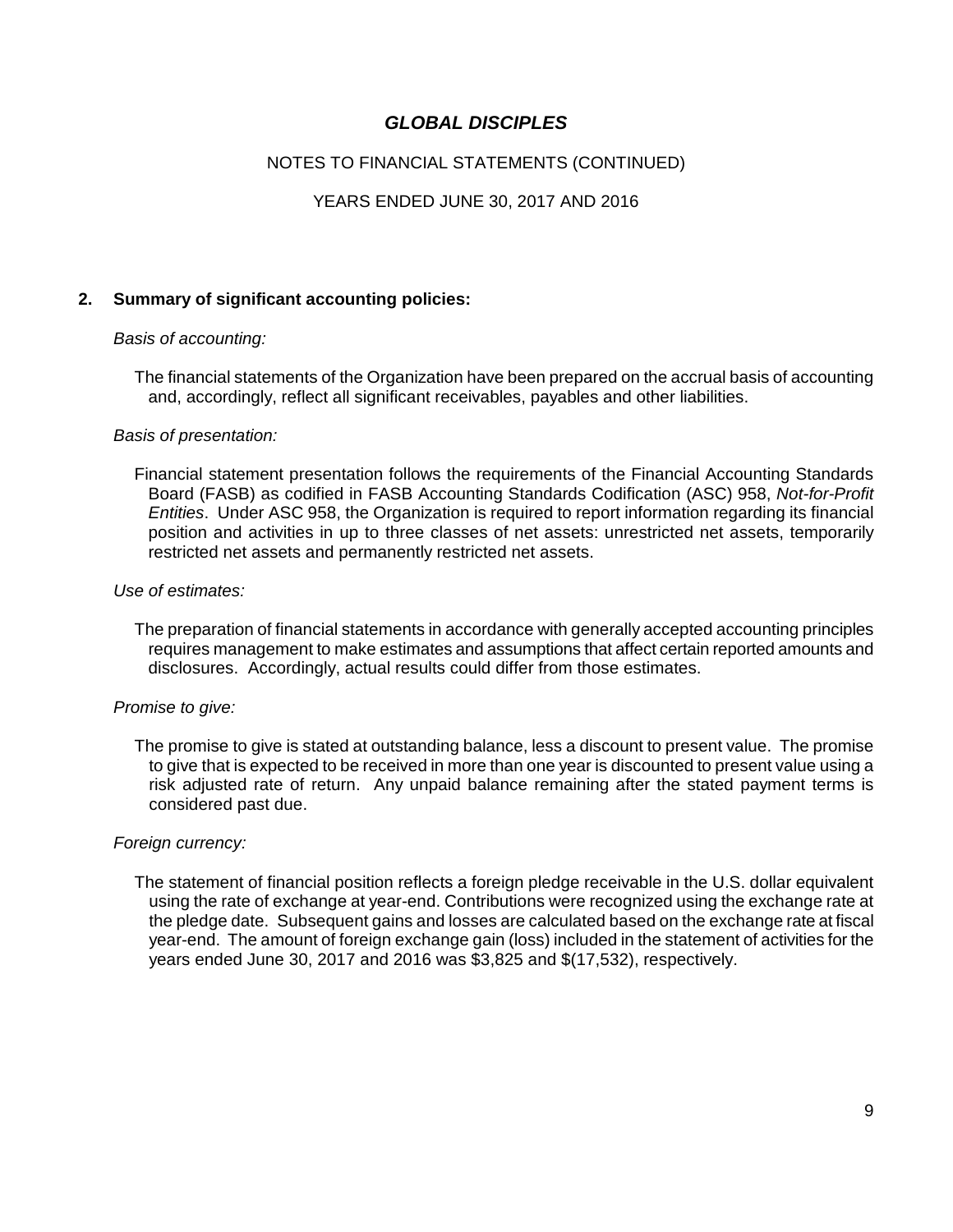## NOTES TO FINANCIAL STATEMENTS (CONTINUED)

### YEARS ENDED JUNE 30, 2017 AND 2016

### **2. Summary of significant accounting policies (continued):**

#### *Investments:*

Investments are carried at fair value. Investments in mutual funds with readily determinable fair values are valued at their quoted market price. Unrealized gains and losses are included in the change in unrestricted net assets.

#### *Concentration:*

#### Cash:

The Organization maintains cash balances at two financial institutions. At June 30, 2017, cash balances exceeded the Federal Deposit Insurance Corporation (FDIC) limit by \$438,646.

#### Promise to give:

The Organization received a promise to give in future years from one donor comprising 100% of the remaining amount outstanding at both June 30, 2017 and 2016.

#### *Equipment, leasehold improvements and depreciation:*

These assets are stated at cost, or fair value at date of donation, and depreciated using straight-line and accelerated methods over the estimated useful lives of the assets, which for leasehold improvements includes the optional renewal periods.

#### *Revenue recognition:*

The Organization reports gifts of cash and other assets as restricted support if they are received with stipulations that limit the use of the donated asset. When a donor restriction expires, that is, when a stipulated time restriction ends or purpose restriction is accomplished, temporarily restricted net assets are reclassified to unrestricted net assets and reported in the statements of activities as net assets released from restrictions.

#### *Subsequent events:*

The Organization has evaluated its June 30, 2017 financial statements for subsequent events through January 15, 2018, the date which the financial statements were available to be issued.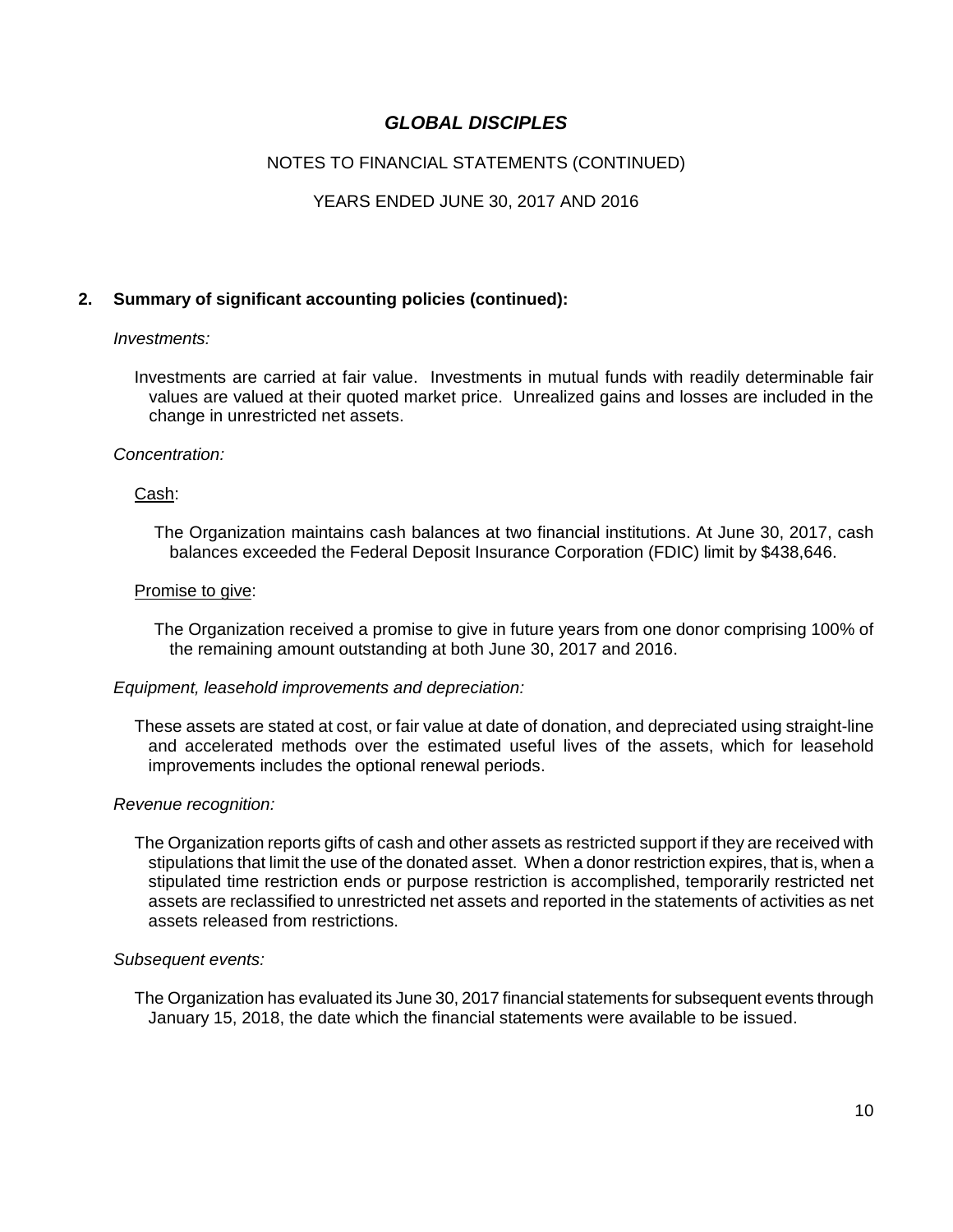## NOTES TO FINANCIAL STATEMENTS (CONTINUED)

## YEARS ENDED JUNE 30, 2017 AND 2016

#### **3. Promise to give:**

During the year ended June 30, 2015, the Organization received a promise to give based on a foreign currency. The promise to give adjusted for the foreign currency exchange rate at June 30, 2017 and 2016, respectively, is as follows:

|                                         | 2017                | 2016     |  |
|-----------------------------------------|---------------------|----------|--|
| Unconditional promise to give           | $$34,470$ $$91,260$ |          |  |
| Less unamortized present value discount | 1,126               | 7,796    |  |
| Net unconditional promise to give       | \$33,344            | \$83,464 |  |

The promise to give at June 30, 2017 is discounted to present value using a risk adjusted rate of 11.49%. The \$33,344 promise to give at June 30, 2017 is expected to be received in fiscal year 2018.

#### **4. Line of credit:**

The Organization has a \$75,000 line of credit which is renewable annually. It accrues interest at 3.25% and is secured by the assets of the Organization. There was no outstanding balance at June 30, 2017 and 2016. In October 2017, the line of credit was increased to \$150,000, with the interest rate increasing to 4.25%.

#### **5. Investments:**

The Legacy Fund was opened during the fiscal year ended June 30, 2017. Global Disciples will withdraw 20% of the original year's contributions of \$155,936 plus any accrued interest, per year, for the next five years for the purpose of providing seed funds for Global Disciples to launch new training programs. Additional contributions to the funds will also be withdrawn at a rate of 20% per year plus any accrued interest.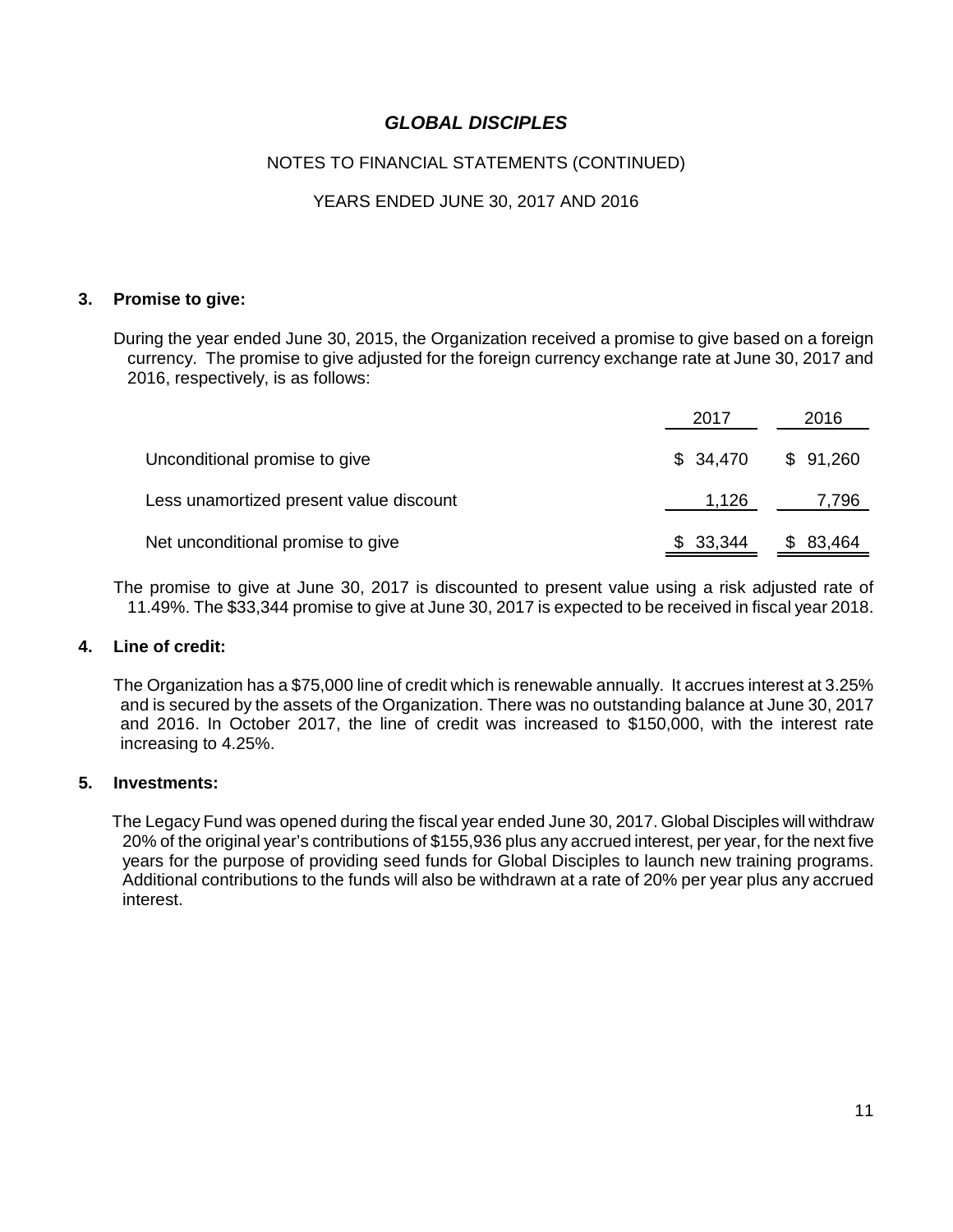## NOTES TO FINANCIAL STATEMENTS (CONTINUED)

## YEARS ENDED JUNE 30, 2017 AND 2016

#### **5. Investments (continued):**

The following table represents the investments in the Legacy Fund held at June 30, 2017:

|                                                           | Cost                             | Fair<br>value                    | Unrealized<br>appreciation<br>(depreciation) |
|-----------------------------------------------------------|----------------------------------|----------------------------------|----------------------------------------------|
| Fixed income mutual funds<br>Equity mutual funds<br>Other | 95,032<br>\$<br>46,728<br>14,176 | 94,793<br>\$<br>48,400<br>14,240 | \$<br>(239)<br>1,672<br>64                   |
| <b>Total investments</b>                                  | 155,936<br>S                     | 157,433<br>S.                    | \$<br>1,497                                  |

#### **6. Fair value measurements:**

The Organization follows Financial Accounting Standards Board (FASB) Accounting Standards Codification (ASC) 820, *Fair Value Measurement*, which defines fair value, establishes a framework for measuring fair value in generally accepted accounting principles (GAAP) and requires expanded disclosures about fair value measurements. FASB ASC 820 establishes a hierarchy that ranks the quality and reliability of inputs, or assumptions, used in the determination of fair value and requires financial assets carried at fair value to be classified and disclosed in one of the following three categories:

- Level 1 Quoted prices in active markets for identical assets
- Level 2 Other significant observable inputs (including quoted prices for similar investments, interest rates, prepayment speeds, credit risk, etc.). The Organization does not hold any Level 2 investments.
- Level 3 Significant unobservable inputs (including the Organization's own assumptions in determining the fair value of investments). The Organization does not hold any Level 3 investments.

All Organization investments are classified as Level 1 investments for the year ended June 30, 2017.

See Note 2 for a description of the valuation methodologies used for assets carried at fair value.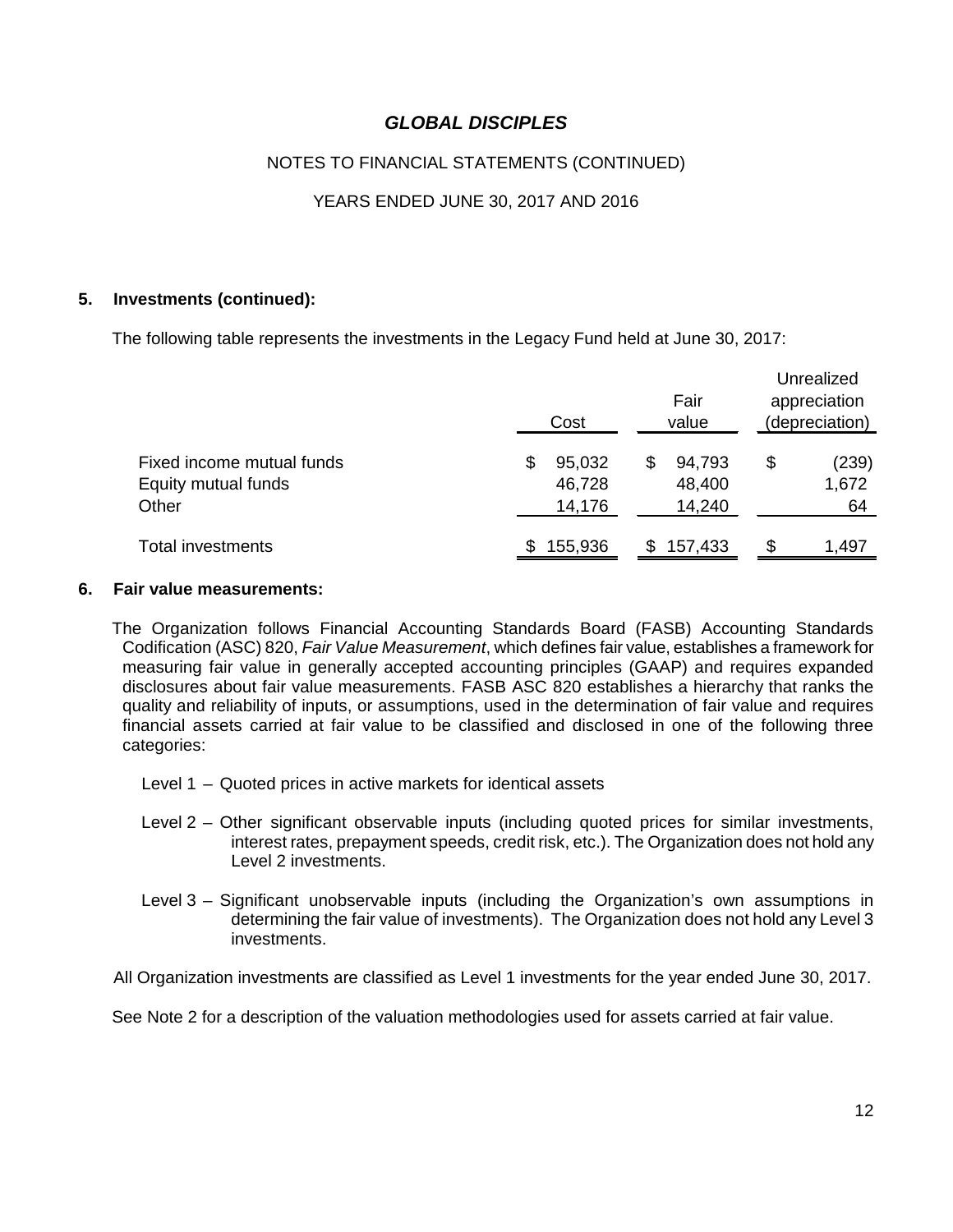### NOTES TO FINANCIAL STATEMENTS (CONTINUED)

### YEARS ENDED JUNE 30, 2017 AND 2016

#### **7. Retirement plan:**

The Organization has a retirement plan which covers all employees (U.S.-based and international) meeting certain age and service requirements. Contributions to the plan are based on 8% of eligible compensation. Contributions totaled \$66,444 and \$51,200 for the years ended June 30, 2017 and 2016, respectively.

Retirement contributions for U.S.-based employees are funded currently to a qualified defined contribution retirement plan. Retirement contributions for international employees are held as restricted cash. Interest earned on these restricted funds accrue for the benefit of the international employees until the staff member terminates employment with Global Disciples. At that time, the employee's allocated share will be forwarded to the staff member.

#### **8. Office rent:**

Rent expense totaled \$43,255 and \$45,372 for the years ended June 30, 2017 and 2016, respectively.

The Organization rents office space under a lease agreement which calls for current monthly payments of \$1,174. The monthly rental increases by 3% in August of each year. In addition to the monthly lease, the Organization is responsible for paying the taxes, insurance and maintenance of the building. The lease contains two five-year renewal options. In August 2015, the Organization exercised the second option renewing the lease for an additional five years.

In August 2010, the Organization signed an agreement for additional office space. This agreement is a five-year lease, which calls for current monthly payments of \$816. The monthly rental increases by 3% in September of each year. This lease contains one five-year renewal option. In September 2015, the Organization exercised the option to renew the lease for five years.

The future minimum lease payments under the lease agreements are as follows:

| 2018  | \$24,506 |
|-------|----------|
| 2019  | 25,242   |
| 2020  | 26,010   |
| 2021  | 3,068    |
|       |          |
| Total | 78,826   |
|       |          |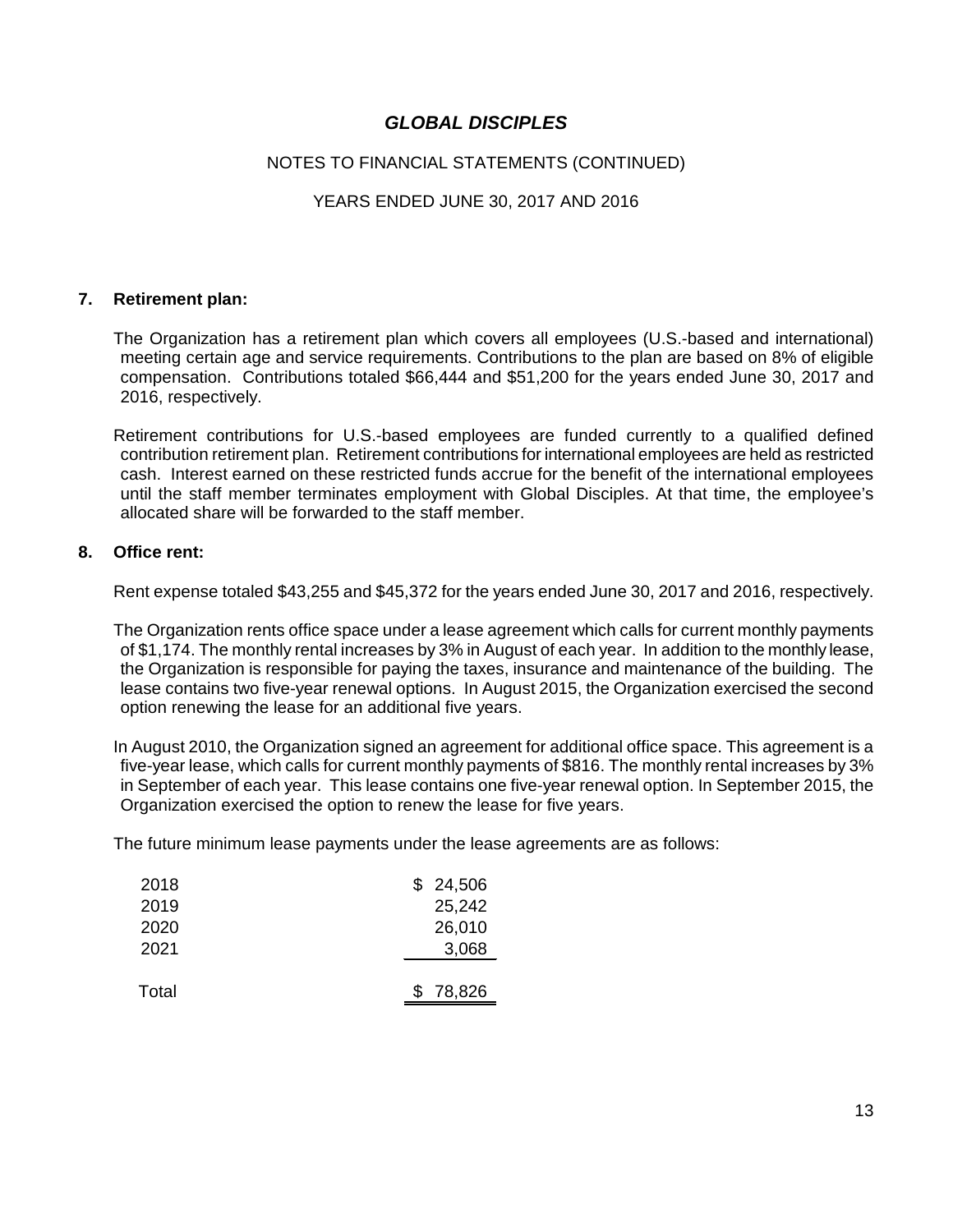## NOTES TO FINANCIAL STATEMENTS (CONTINUED)

## YEARS ENDED JUNE 30, 2017 AND 2016

### **9. Temporarily restricted net assets:**

Temporarily restricted net assets consist of the following:

|                                                             | 2017                    | 2016   |
|-------------------------------------------------------------|-------------------------|--------|
| Time restriction:<br>For Legacy Fund<br>For promise to give | 155,936<br>\$<br>33,344 | 83,464 |
|                                                             | 189,280<br>\$           | 83,464 |

#### **10. Net assets released from restrictions:**

Net assets were released from donor restrictions by incurring expenses satisfying the restricted purpose or as a result of the expiration of time restrictions.

|                                              | 2017      | 2016          |
|----------------------------------------------|-----------|---------------|
|                                              |           |               |
| Staff support                                | \$362,813 | 430,348<br>S. |
| Time restriction expired for promise to give | 50,120    | 75,854        |
| Micro-Business Development                   | 62,347    | 44,191        |
| Leadership Development                       | 116,866   | 66,801        |
| <b>GDT Alliance</b>                          | 233,285   | 148,995       |
|                                              |           |               |
|                                              | \$825,431 | 766,189       |

#### **11. Related party transactions and balances:**

The Organization has entered into an agreement with Global Disciples Foundation (the Foundation) which has a similar mission. Certain members of the Organization's board are also members of the Foundation's board of directors. The Organization made contributions to the Foundation totaling \$240,629 and \$923,010 for the years ended June 30, 2017 and 2016, respectively.